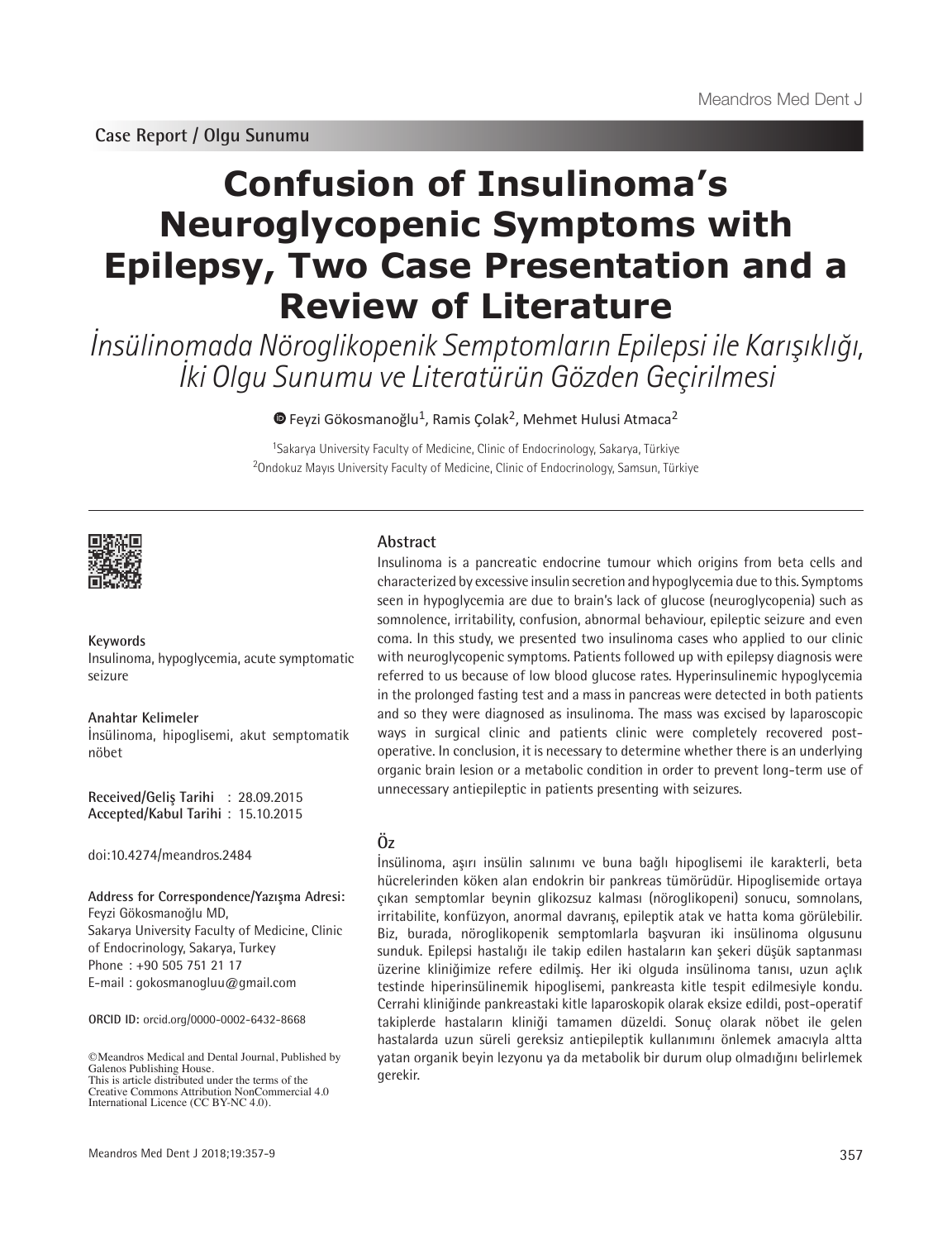#### **Introduction**

Diagnosis of insulinoma is usually delayed because of non-spesific indications. Adrenergic and neuroglycopenic symptoms are seen when hypoglycemia occurs. There may be a long period between the onset of symptoms and the diagnosis. Because of neuroglycopenic symptoms, patients can be followed-up and treated with misdiagnoses such as epilepsy or psychosis in neurology or psychiatry clinics (1).

In this case report we wanted to remind and emphasize the existence of two insulinoma cases who applied to the neurology and psychiatry clinics before diagnosis and who used long term un necessary antiepileptic drugs due to misdiagnosis of epilepsy or psychiatric disorders.

#### **Case Reports**

# **Case 1**

Sixty-six year old female patient, she had the complaints of getting fat, sweating, palpitation, seizure and fainting. The patient began to use antiepileptic drugs with the diagnosis of epilepsy, three years ago. The patient's seizure frequency had increased in the last 3-5 months and seizures become uncontrollable with the drugs. The patient was referred to our clinic with the prediagnosis of insulinoma after they measured fingertip blood glucose 26 mg/dL in the emergency service when she applied with neuroglycopenic symptoms. Her fasting blood glucose was measured as 60 mg/dL after biochemical tests. At the  $4<sup>th</sup>$  hour of the prolonged fasting test the insulin value was determined as 28.4 (6-27) IU/dL and c-peptide: 5 (1.1-5) IU/dL while blood glucose was measured as 30 mg/dL. These findings were biochemically suitable with insulinoma. Pancreas ultrasonography, magnetic resonance imaging (MRI) and tomography were performed to the patient and tumour could not be localized in the pancreas. Endoscopic ultrasonography reported 11x7 mm mass in the tail zone of the pancreas (NET?). Patient under went to operation in our general surgery clinic. Immunohistochemical studies in the pathological examination of the fragment revealed that the resulting tumour was a well differentiated endocrine tumour insulinoma carrying low-grade malignancy potential. Post-operative follow-up showed a blood glucose level of 110-150 mg/dL and there was no epileptic attack in the last 3 months. Informed consent was obtained from the patients.

## **Case 2**

Fifty-seven year old female patient was admitted to the emergency center clinic with the complaints of palpitation and weakness. She was referred to our endocrinology clinic because of low blood glucose level (45 mg/dL) during the examinations. About three years ago patient was diagnosed as epilepsy in the neurology center due to the complaints of fatigue, loss of concentration, excessive nervousness, trembling in hands, glazed eyes, cold sweating, fainting, palpitations and treated with levatiracetam 2x500 mg, lamotrigine 1x25 mg. There was no decrease in complaints and seizure frequency of the patients on the follow-up. We made prolonged fasting test to the patient. We detected insulin: 68 uIU/mL, c-peptide: 5.1 mg/mL, cortisole: 15.3 mg/dL, at the third hour of the test while blood glucose level was 45 mg/dL. These findings were biochemically compatible with insulinoma. Pancreas MR showed approximately 15x13 mm hypervascular mass lesion in the tail section of the pancreas extending partially out of the pancreas contour, which was hypointense in T1 weighted series. Pancreatic mass was laparoscopically excised in general surgery clinic. In tissue pathology tumour was defined as neuroendocrine tumour grade 1, immunohistochemically positive for chromogranin and synoptophysin, proliferation index was 1%. There were no hypoglycemia and seizures in post op followups. Informed consent was obtained from the patients (Figure 1).



**Figure 1.** The pancreas MRI shows a hypervascular mass of 15x13 mm in size, hypointense in T1-weighted series, hyperintense in the T2-weighted series in the tail of the pancreas, extending partially out of the contour of the pancreas. MRI: Magnetic resonance imaging